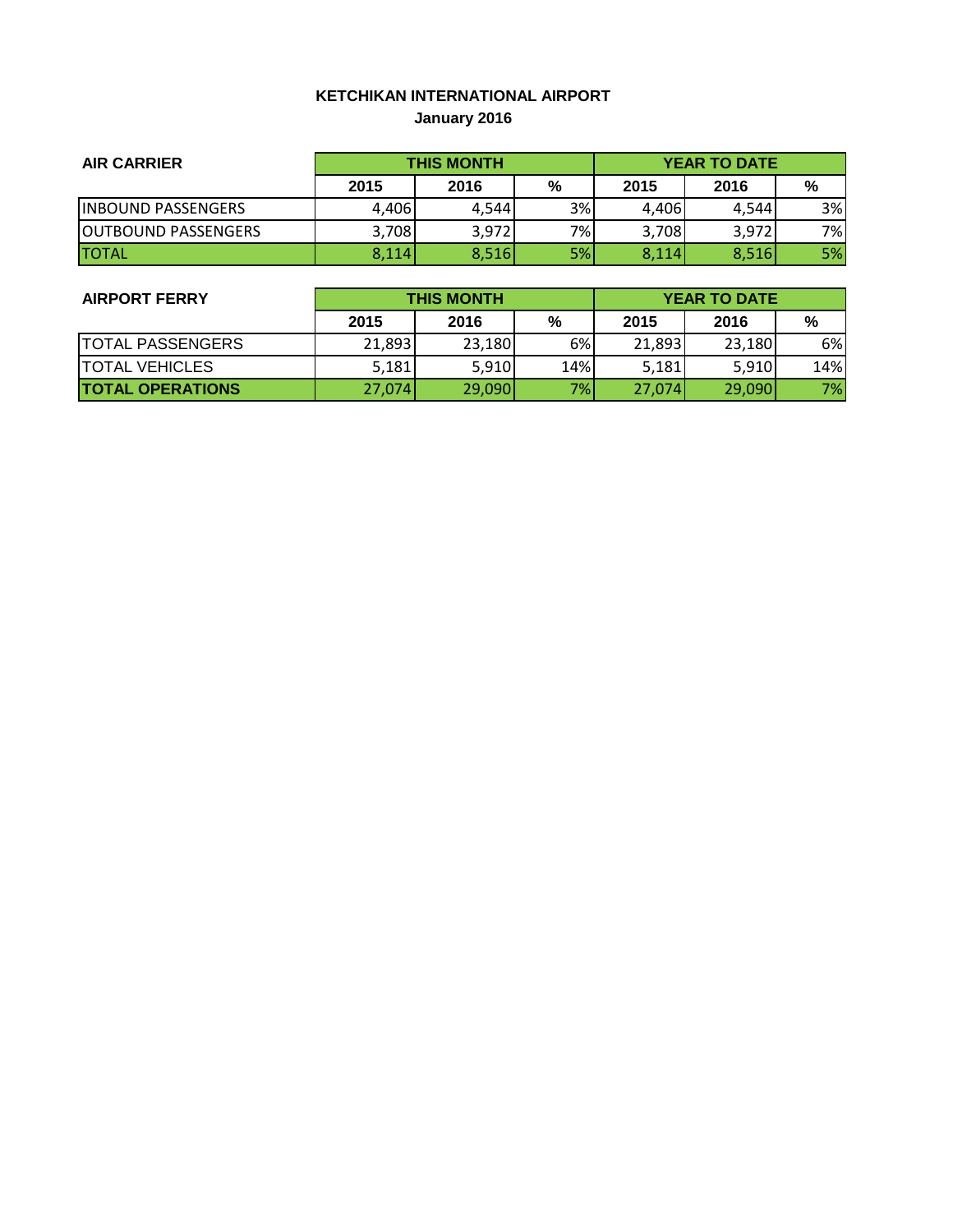# **KETCHIKAN INTERNATIONAL AIRPORT February 2016**

| <b>AIR CARRIER</b>          | <b>THIS MONTH</b> |       |       | <b>YEAR TO DATE</b> |        |     |
|-----------------------------|-------------------|-------|-------|---------------------|--------|-----|
|                             | 2015              | 2016  | %     | 2015                | 2016   | %   |
| <b>INBOUND PASSENGERS</b>   | 3,709             | 3,925 | 6%    | 8,115               | 8.469  | 4%I |
| <b>JOUTBOUND PASSENGERS</b> | 3,469             | 3,473 | $0\%$ | 7,177               | 7.4451 | 4%  |
| <b>ITOTAL</b>               | 7,178             | 7,398 | 3%    | 15,292              | 15,914 | 4%  |

| <b>AIRPORT FERRY</b>    | <b>THIS MONTH</b> |        |     | <b>YEAR TO DATE</b> |        |     |  |
|-------------------------|-------------------|--------|-----|---------------------|--------|-----|--|
|                         | 2015              | 2016   | %   | 2015                | 2016   | %   |  |
| <b>TOTAL PASSENGERS</b> | 19,314            | 20,822 | 8%  | 41.207              | 44,002 | 7%I |  |
| <b>TOTAL VEHICLES</b>   | 4,763             | 5,284  | 11% | 9,944               | 11.194 | 13% |  |
| <b>TOTAL OPERATIONS</b> | 24,077            | 26,106 | 8%  | 51,151              | 55,196 | 8%  |  |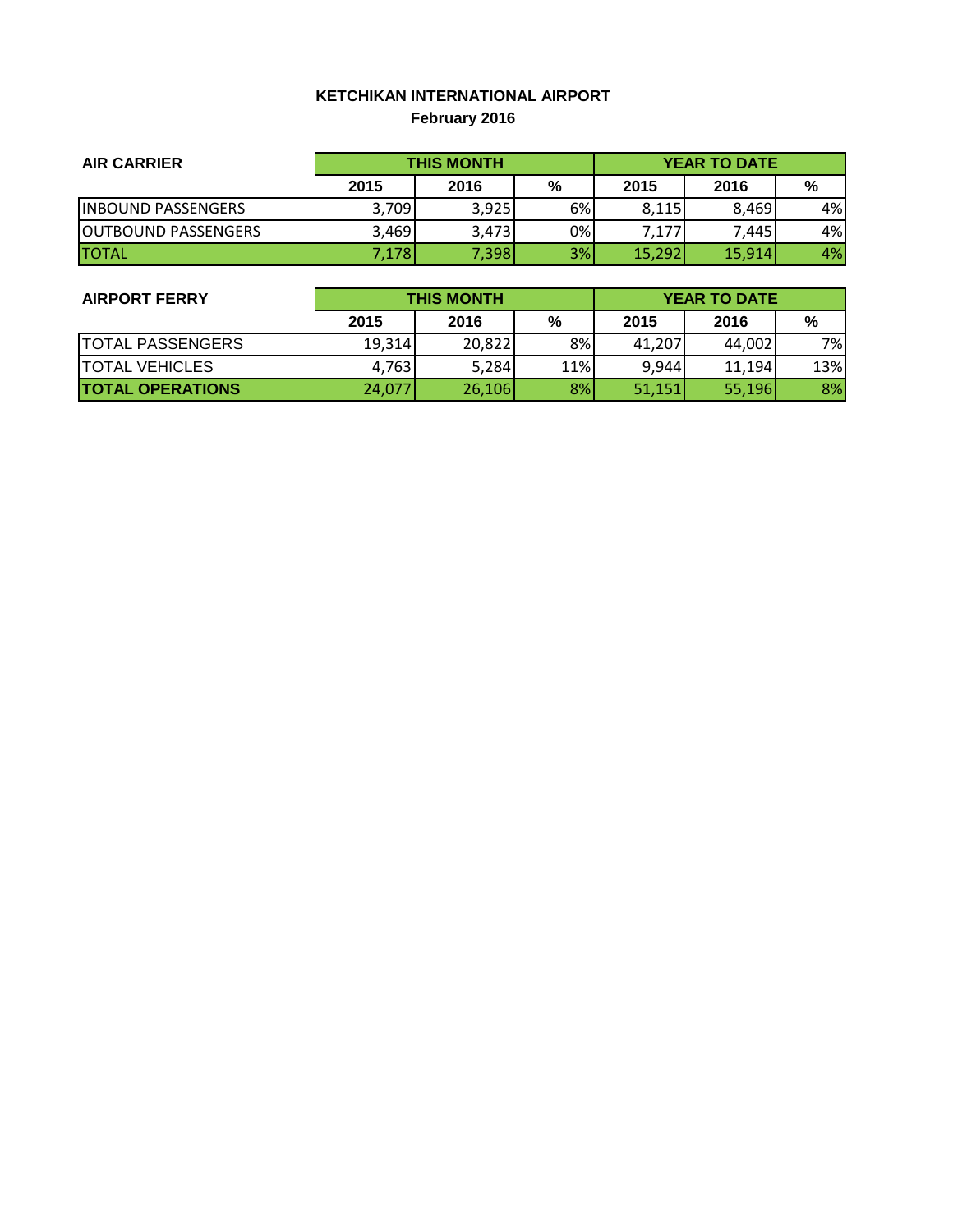### **KETCHIKAN INTERNATIONAL AIRPORT March 2016**

| <b>AIR CARRIER</b>          | <b>THIS MONTH</b> |        |     | <b>YEAR TO DATE</b> |        |     |  |
|-----------------------------|-------------------|--------|-----|---------------------|--------|-----|--|
|                             | 2015              | 2016   | %   | 2015                | 2016   | %   |  |
| <b>INBOUND PASSENGERS</b>   | 5,051             | 5,450  | 8%  | 13,166              | 13,919 | 6%  |  |
| <b>JOUTBOUND PASSENGERS</b> | 4,372             | 4,899  | 12% | 11,549              | 12,344 | 7%I |  |
| <b>ITOTAL</b>               | 9,423             | 10,349 | 10% | 24,715              | 26,263 | 6%  |  |

| <b>AIRPORT FERRY</b>    | <b>THIS MONTH</b> |        |      | <b>YEAR TO DATE</b> |        |     |  |
|-------------------------|-------------------|--------|------|---------------------|--------|-----|--|
|                         | 2015              | 2016   | $\%$ | 2015                | 2016   | %   |  |
| <b>TOTAL PASSENGERS</b> | 23,509            | 25,455 | 8%   | 64,716              | 69.457 | 7%  |  |
| <b>TOTAL VEHICLES</b>   | 5,577             | 6.442  | 16%  | 15,521              | 17.636 | 14% |  |
| <b>TOTAL OPERATIONS</b> | 29,086            | 31,897 | 10%  | 80,237              | 87,093 | 9%  |  |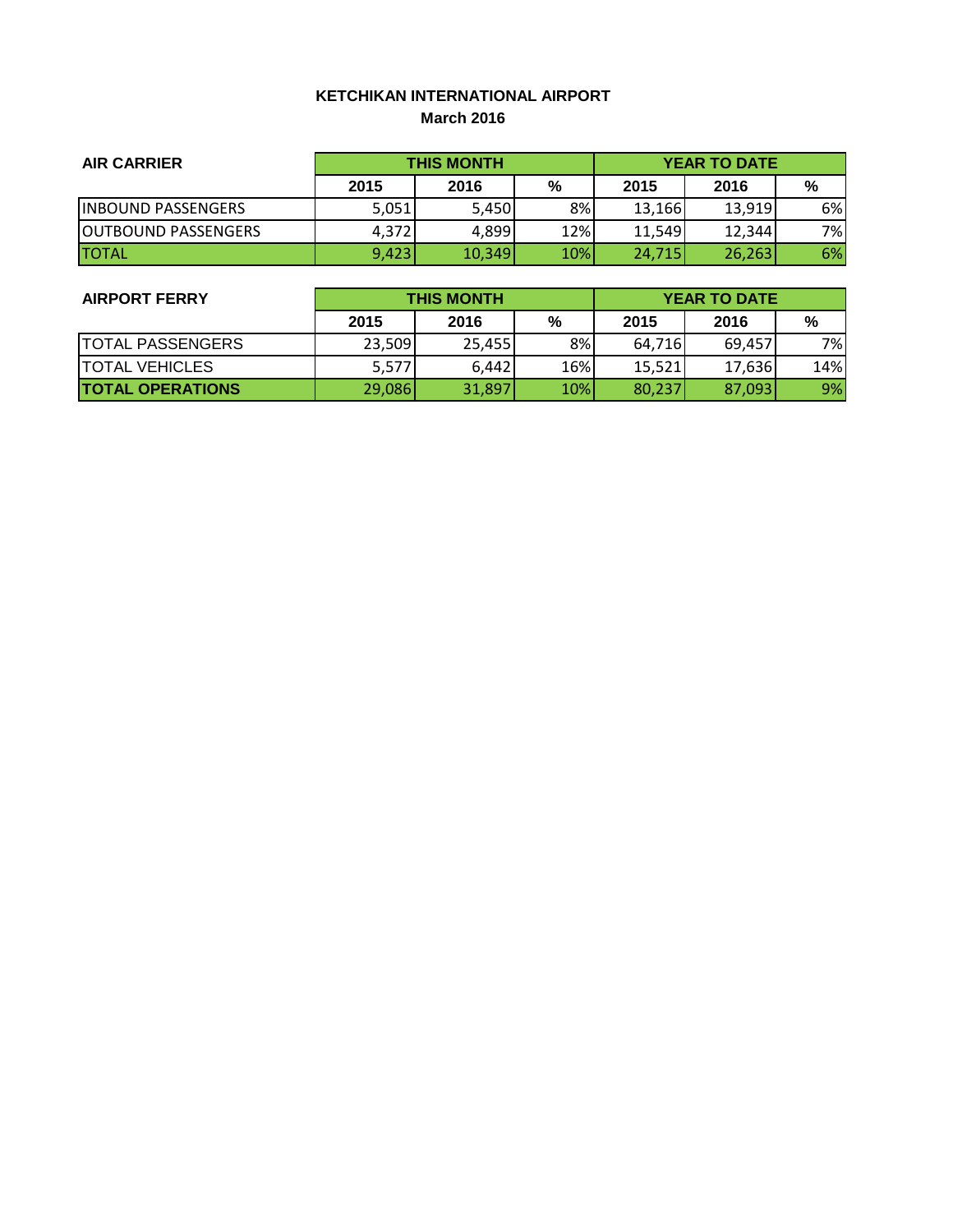## **KETCHIKAN INTERNATIONAL AIRPORT April 2016**

| <b>AIR CARRIER</b>          | <b>THIS MONTH</b> |        |     | <b>YEAR TO DATE</b> |        |    |
|-----------------------------|-------------------|--------|-----|---------------------|--------|----|
|                             | 2015              | 2016   | %   | 2015                | 2016   | %  |
| <b>INBOUND PASSENGERS</b>   | 4,994             | 5,837  | 17% | 18,160              | 19.756 | 9% |
| <b>JOUTBOUND PASSENGERS</b> | 4.267             | 4,828  | 13% | 15,816              | 17,172 | 9% |
| <b>TOTAL</b>                | 9,261             | 10,665 | 15% | 33,976              | 36,928 | 9% |

| <b>AIRPORT FERRY</b>    | <b>THIS MONTH</b> |        |      | <b>YEAR TO DATE</b> |         |     |  |
|-------------------------|-------------------|--------|------|---------------------|---------|-----|--|
|                         | 2015              | 2016   | $\%$ | 2015                | 2016    | %   |  |
| <b>TOTAL PASSENGERS</b> | 23,593            | 26,559 | 13%  | 88,309              | 96,016  | 9%  |  |
| <b>TOTAL VEHICLES</b>   | 6,325             | 7,083  | 12%  | 21,846              | 24,719  | 13% |  |
| <b>TOTAL OPERATIONS</b> | 29,918            | 33,642 | 12%  | 110,155             | 120,735 | 10% |  |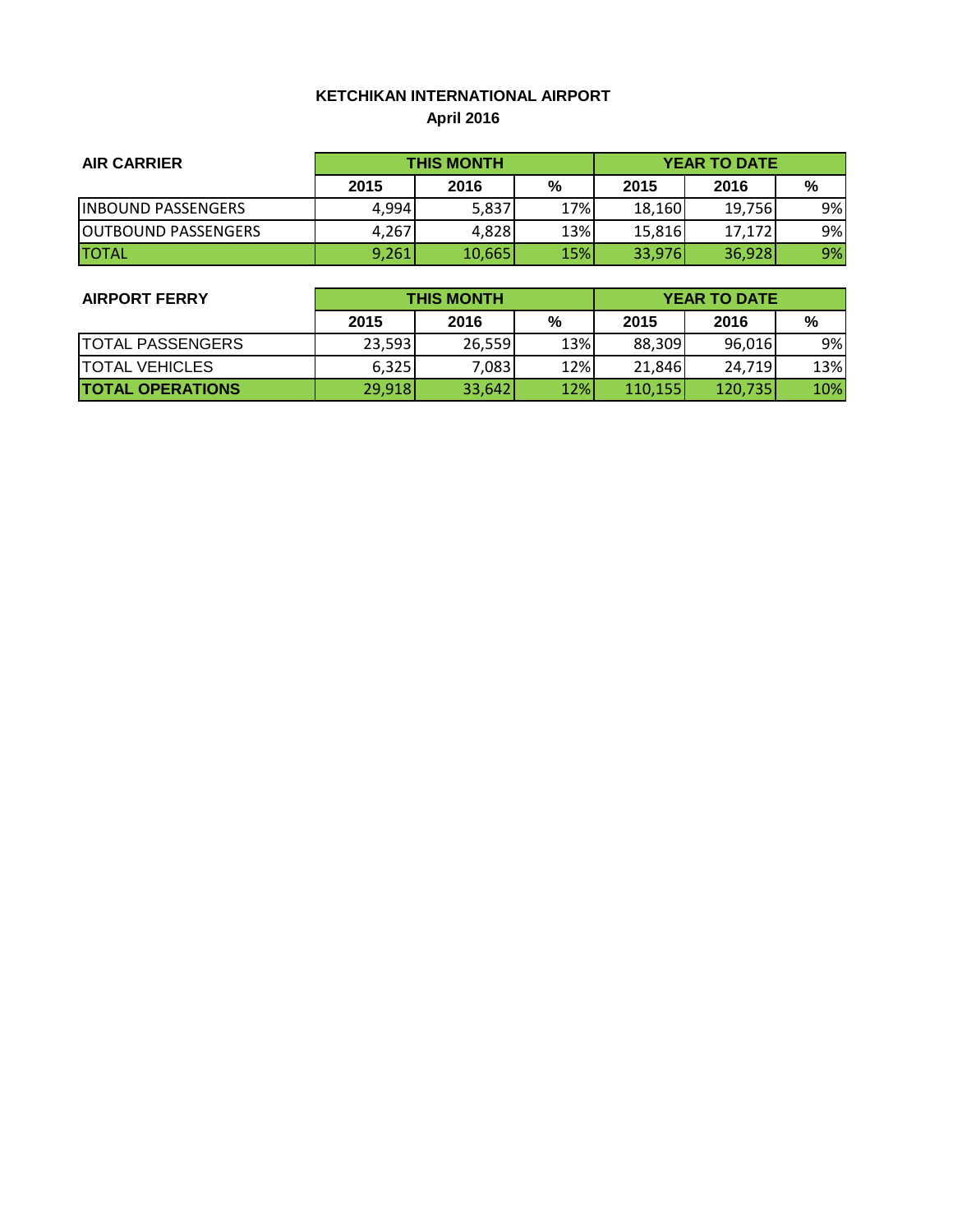## **KETCHIKAN INTERNATIONAL AIRPORT May 2016**

| <b>AIR CARRIER</b>          | <b>THIS MONTH</b> |        |       | <b>YEAR TO DATE</b> |        |    |  |
|-----------------------------|-------------------|--------|-------|---------------------|--------|----|--|
|                             | 2015              | 2016   | %     | 2015                | 2016   | %  |  |
| <b>INBOUND PASSENGERS</b>   | 8,169             | 7,901  | $-3%$ | 26,329              | 27.657 | 5% |  |
| <b>JOUTBOUND PASSENGERS</b> | 6,316             | 6,668  | 6%    | 22.132              | 23,840 | 8% |  |
| <b>ITOTAL</b>               | 14,485            | 14,569 | 1%    | 48.461              | 51,497 | 6% |  |

| <b>AIRPORT FERRY</b>    | <b>THIS MONTH</b> |        |      | <b>YEAR TO DATE</b> |         |     |  |
|-------------------------|-------------------|--------|------|---------------------|---------|-----|--|
|                         | 2015              | 2016   | $\%$ | 2015                | 2016    | %   |  |
| <b>TOTAL PASSENGERS</b> | 29,672            | 32,008 | 8%   | 117,981             | 128,024 | 9%  |  |
| <b>TOTAL VEHICLES</b>   | 6,994             | 8.071  | 15%  | 28,840              | 32,790  | 14% |  |
| <b>TOTAL OPERATIONS</b> | 36,666            | 40,079 | 9%   | 146,821             | 160,814 | 10% |  |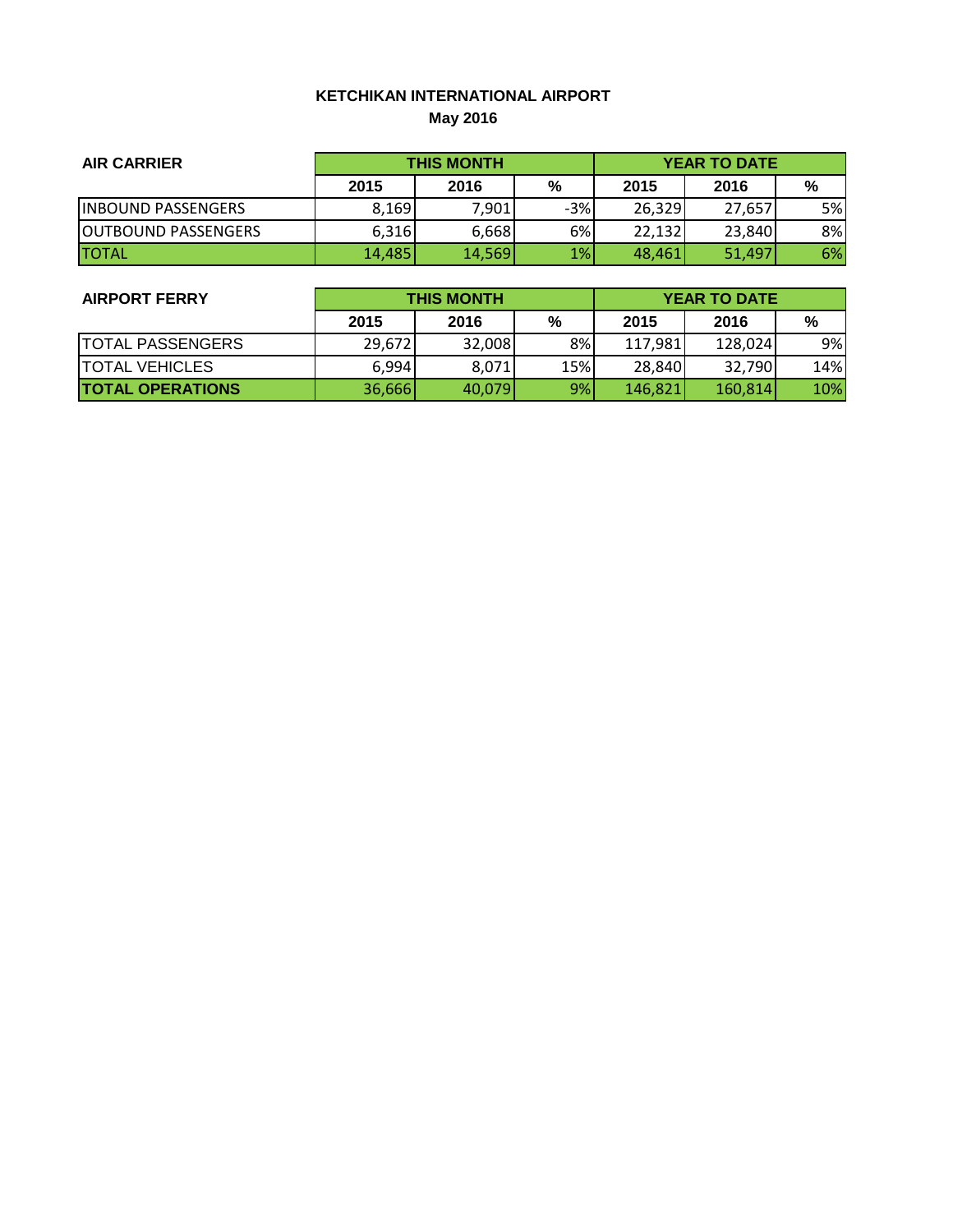### **KETCHIKAN INTERNATIONAL AIRPORT June 2016**

| <b>AIR CARRIER</b>          | <b>THIS MONTH</b> |        |       | <b>YEAR TO DATE</b> |        |    |
|-----------------------------|-------------------|--------|-------|---------------------|--------|----|
|                             | 2015              | 2016   | %     | 2015                | 2016   | %  |
| <b>INBOUND PASSENGERS</b>   | 13,625            | 13,508 | $-1%$ | 39,954              | 41,165 | 3% |
| <b>JOUTBOUND PASSENGERS</b> | 10,927            | 10,622 | $-3%$ | 33,059              | 34.462 | 4% |
| <b>ITOTAL</b>               | 24,552            | 24,130 | $-2%$ | 73,013              | 75,627 | 4% |

| <b>AIRPORT FERRY</b>    | <b>THIS MONTH</b> |        |      | <b>YEAR TO DATE</b> |         |     |  |
|-------------------------|-------------------|--------|------|---------------------|---------|-----|--|
|                         | 2015              | 2016   | $\%$ | 2015                | 2016    | %   |  |
| <b>TOTAL PASSENGERS</b> | 39,385            | 41,133 | 4%   | 157,366             | 169,157 | 7%  |  |
| <b>TOTAL VEHICLES</b>   | 8,396             | 8,829  | 5%   | 37,236              | 41,619  | 12% |  |
| <b>TOTAL OPERATIONS</b> | 47,781            | 49,962 | 5%   | 194,602             | 210,776 | 8%  |  |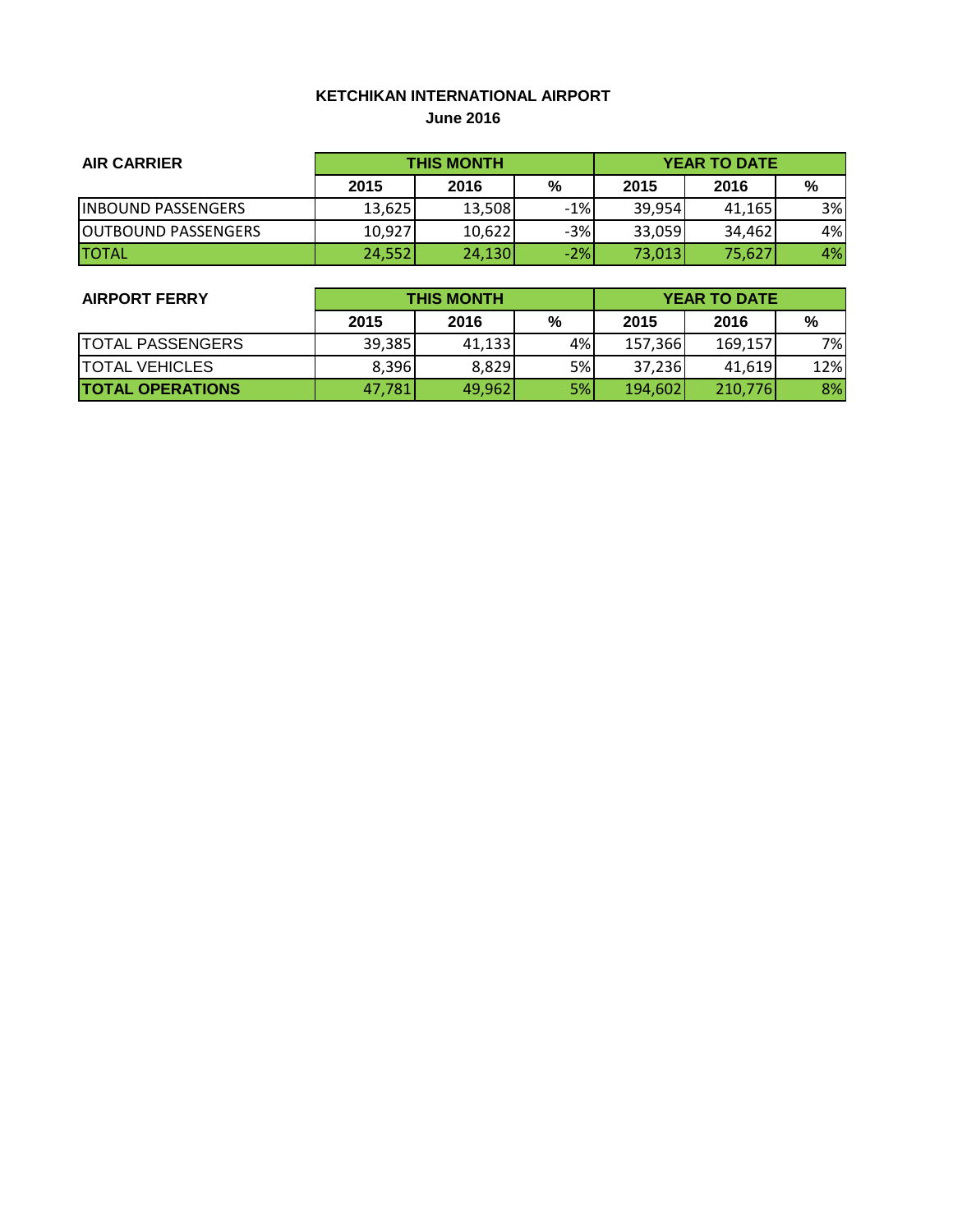## **KETCHIKAN INTERNATIONAL AIRPORT July 2016**

| <b>AIR CARRIER</b>          | <b>THIS MONTH</b> |        |     | <b>YEAR TO DATE</b> |         |     |
|-----------------------------|-------------------|--------|-----|---------------------|---------|-----|
|                             | 2015              | 2016   | %   | 2015                | 2016    | %   |
| <b>INBOUND PASSENGERS</b>   | 17,542            | 18,524 | 6%  | 57,496              | 59,689  | 4%I |
| <b>JOUTBOUND PASSENGERS</b> | 16,270            | 18,094 | 11% | 49,329              | 52.556  | 7%I |
| <b>ITOTAL</b>               | 33,812            | 36,618 | 8%  | 106,825             | 112,245 | 5%  |

| <b>AIRPORT FERRY</b>    | <b>THIS MONTH</b> |        |       | <b>YEAR TO DATE</b> |         |     |  |
|-------------------------|-------------------|--------|-------|---------------------|---------|-----|--|
|                         | 2015              | 2016   | $\%$  | 2015                | 2016    | %   |  |
| <b>TOTAL PASSENGERS</b> | 49,074            | 47,994 | $-2%$ | 206.440             | 217,151 | 5%l |  |
| <b>TOTAL VEHICLES</b>   | 9,539             | 10,527 | 10%   | 46,775              | 52,146  | 11% |  |
| <b>TOTAL OPERATIONS</b> | 58,613            | 58,521 | 0%    | 253,215             | 269,297 | 6%  |  |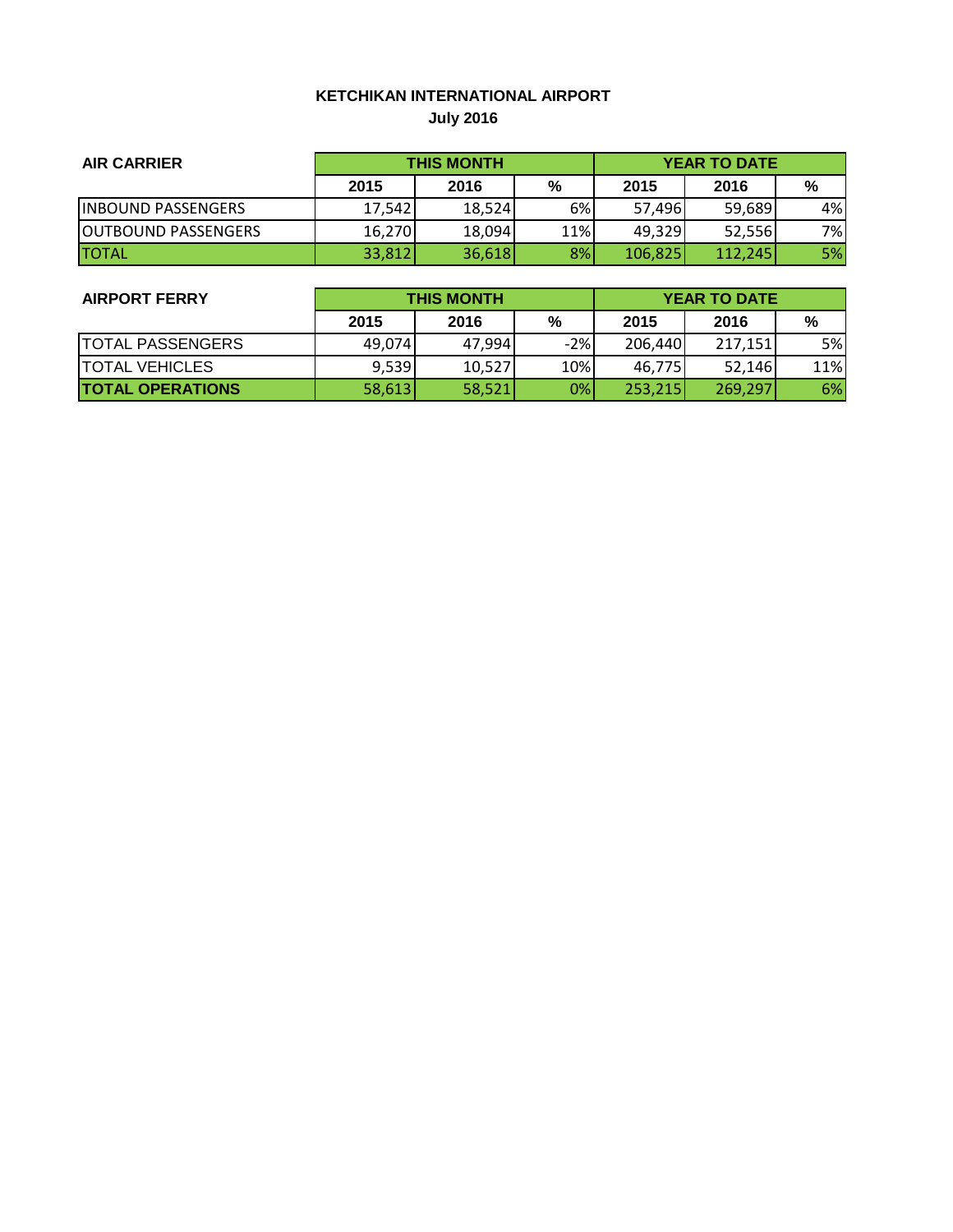# **KETCHIKAN INTERNATIONAL AIRPORT August 2016**

| <b>AIR CARRIER</b>          | <b>THIS MONTH</b> |        |     | <b>YEAR TO DATE</b> |         |    |  |
|-----------------------------|-------------------|--------|-----|---------------------|---------|----|--|
|                             | 2015              | 2016   | %   | 2015                | 2016    | %  |  |
| <b>INBOUND PASSENGERS</b>   | 14,358            | 16.454 | 15% | 71.854              | 76.143  | 6% |  |
| <b>JOUTBOUND PASSENGERS</b> | 16.258            | 18,502 | 14% | 65,587              | 71,058  | 8% |  |
| <b>TOTAL</b>                | 30,616            | 34,956 | 14% | 137.441             | 147,201 | 7% |  |

| <b>AIRPORT FERRY</b>    | <b>THIS MONTH</b> |        |      | <b>YEAR TO DATE</b> |         |     |  |
|-------------------------|-------------------|--------|------|---------------------|---------|-----|--|
|                         | 2015              | 2016   | $\%$ | 2015                | 2016    | %   |  |
| <b>TOTAL PASSENGERS</b> | 49,006            | 49,511 | 1%   | 255,446             | 266,662 | 4%I |  |
| <b>TOTAL VEHICLES</b>   | 10,336            | 11.176 | 8%   | 57,111              | 63,322  | 11% |  |
| <b>TOTAL OPERATIONS</b> | 59,342            | 60,687 | 2%   | 312,557             | 329,984 | 6%  |  |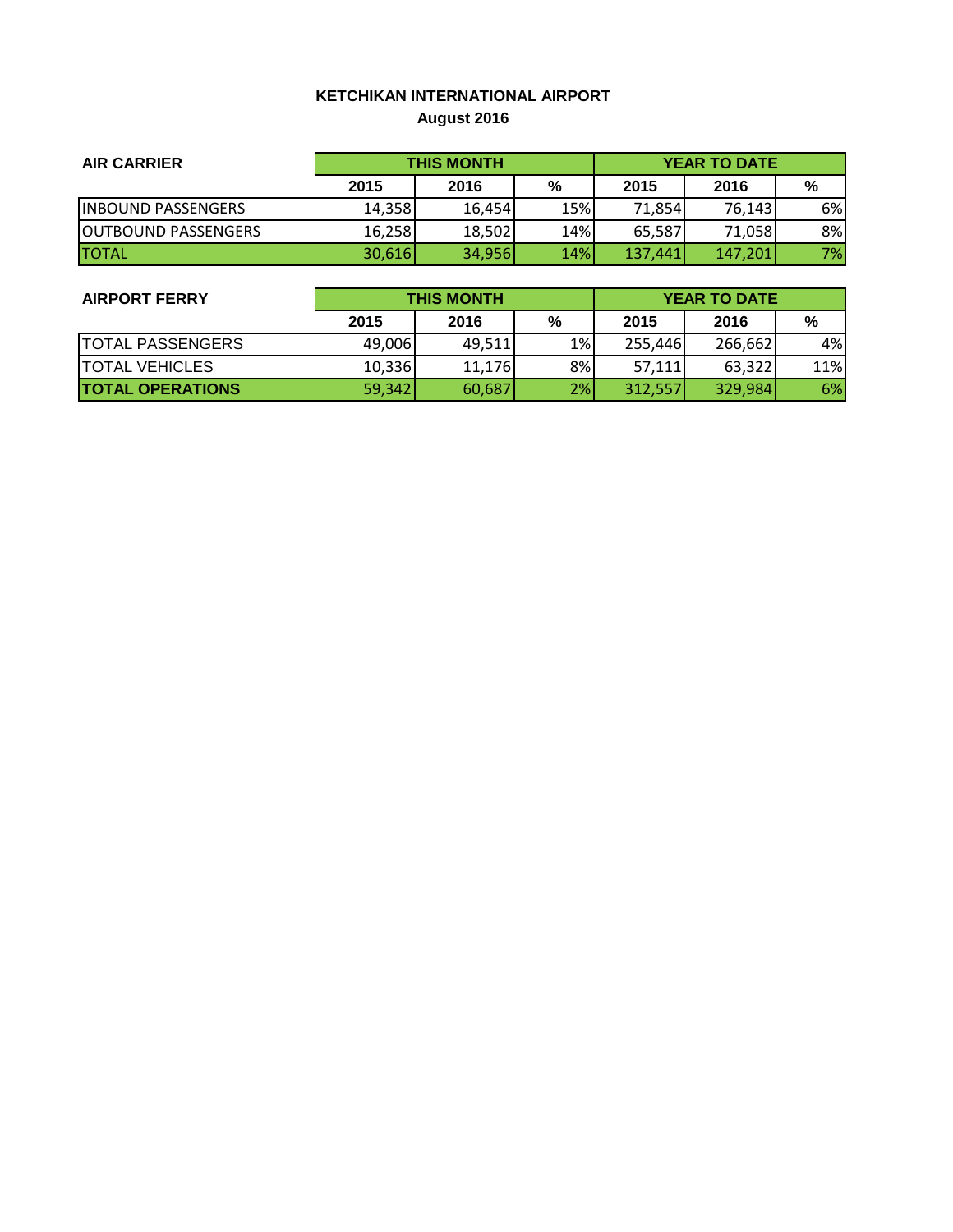## **KETCHIKAN INTERNATIONAL AIRPORT September 2016**

| <b>AIR CARRIER</b>          | <b>THIS MONTH</b> |        |     | <b>YEAR TO DATE</b> |         |            |
|-----------------------------|-------------------|--------|-----|---------------------|---------|------------|
|                             | 2015              | 2016   | %   | 2015                | 2016    | %          |
| <b>INBOUND PASSENGERS</b>   | 7.224             | 10,098 | 40% | 79,078              | 86.241  | 9%         |
| <b>JOUTBOUND PASSENGERS</b> | 8,924             | 11,862 | 33% | 74,511              | 82.920  | 11%        |
| <b>ITOTAL</b>               | 16,148            | 21,960 | 36% | 153,589             | 169,161 | <b>10%</b> |

| <b>AIRPORT FERRY</b>    | <b>THIS MONTH</b> |        |      | <b>YEAR TO DATE</b> |         |     |  |
|-------------------------|-------------------|--------|------|---------------------|---------|-----|--|
|                         | 2015              | 2016   | $\%$ | 2015                | 2016    | %   |  |
| <b>TOTAL PASSENGERS</b> | 34,183            | 35,903 | 5%   | 289,629             | 302,565 | 4%I |  |
| <b>TOTAL VEHICLES</b>   | 8,022             | 9,008  | 12%  | 65,133              | 72,330  | 11% |  |
| <b>TOTAL OPERATIONS</b> | 42,205            | 44,911 | 6%   | 354,762             | 374,895 | 6%  |  |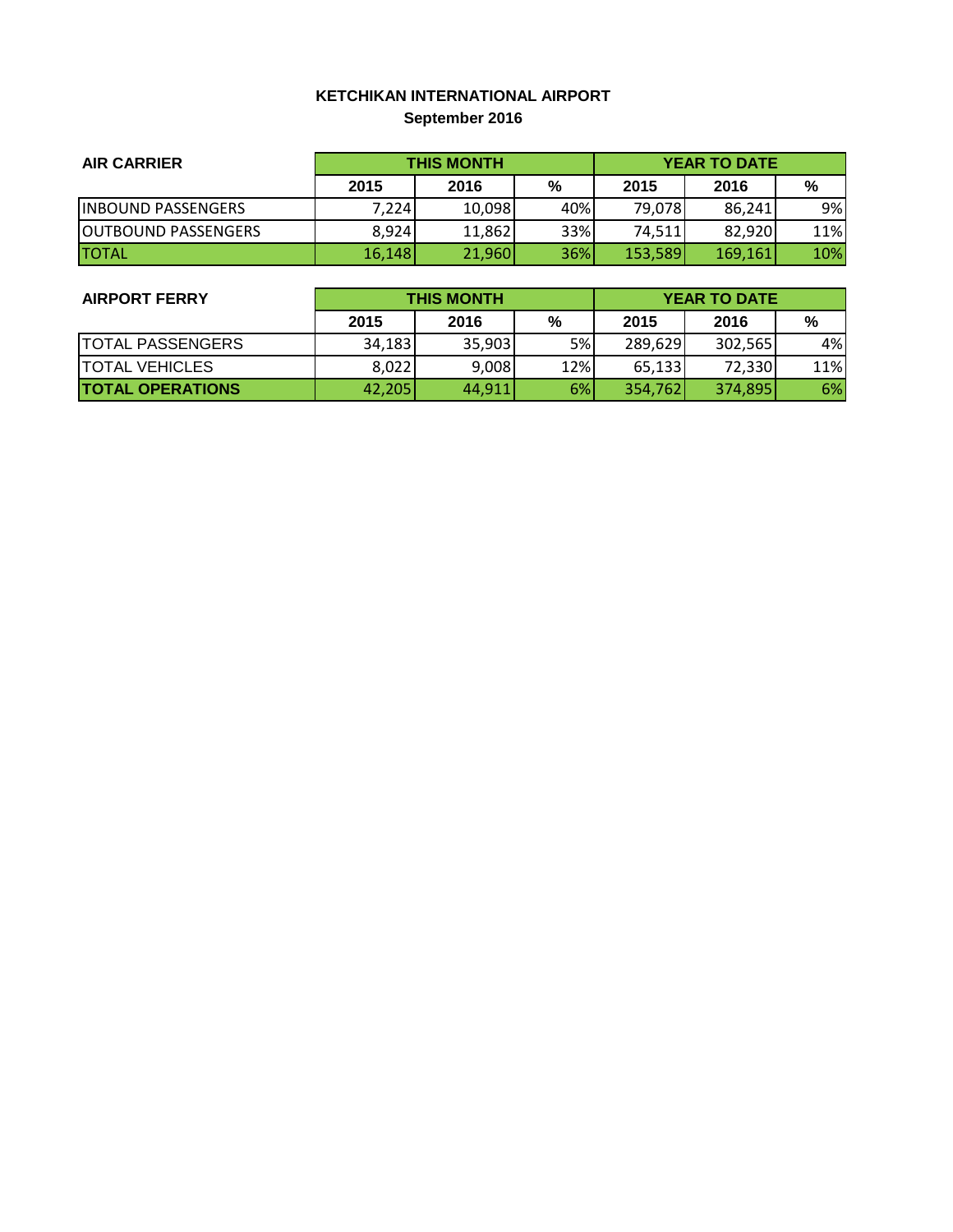### **KETCHIKAN INTERNATIONAL AIRPORT October 2016**

| <b>AIR CARRIER</b>          | <b>THIS MONTH</b> |        |     | <b>YEAR TO DATE</b> |         |     |  |
|-----------------------------|-------------------|--------|-----|---------------------|---------|-----|--|
|                             | 2015              | 2016   | %   | 2015                | 2016    | %   |  |
| <b>INBOUND PASSENGERS</b>   | 5,175             | 7,364  | 42% | 84,253              | 93,605  | 11% |  |
| <b>JOUTBOUND PASSENGERS</b> | 5,713             | 8,227  | 44% | 80.224              | 91,147  | 14% |  |
| <b>TOTAL</b>                | 10,888            | 15,591 | 43% | 164,477             | 184,752 | 12% |  |

| <b>AIRPORT FERRY</b>    | <b>THIS MONTH</b> |        |      | <b>YEAR TO DATE</b> |         |     |  |
|-------------------------|-------------------|--------|------|---------------------|---------|-----|--|
|                         | 2015              | 2016   | $\%$ | 2015                | 2016    | %   |  |
| <b>TOTAL PASSENGERS</b> | 27,910            | 30,089 | 8%   | 317,539             | 332.654 | 5%l |  |
| <b>TOTAL VEHICLES</b>   | 7,010             | 8,386  | 20%  | 72.1431             | 80,716  | 12% |  |
| <b>TOTAL OPERATIONS</b> | 34,920            | 38,475 | 10%  | 389,682             | 413,370 | 6%  |  |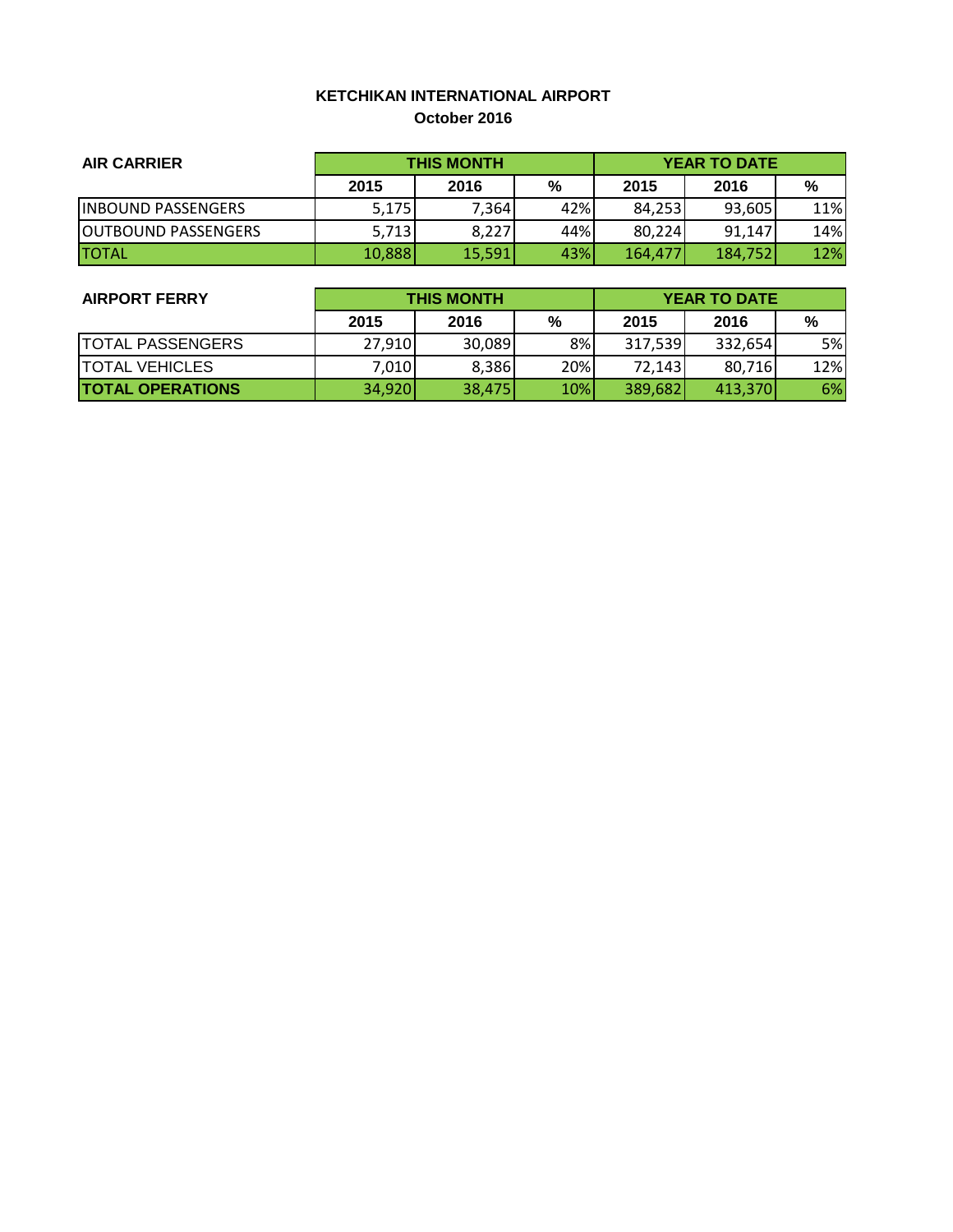#### **KETCHIKAN INTERNATIONAL AIRPORT November 2016**

| <b>AIR CARRIER</b>          | <b>THIS MONTH</b> |        |     | <b>YEAR TO DATE</b> |         |     |
|-----------------------------|-------------------|--------|-----|---------------------|---------|-----|
|                             | 2015              | 2016   | %   | 2015                | 2016    | %   |
| <b>INBOUND PASSENGERS</b>   | 4,769             | 6,992  | 47% | 89,022              | 100,597 | 13% |
| <b>JOUTBOUND PASSENGERS</b> | 4,764             | 7,299  | 53% | 84,988              | 98,446  | 16% |
| <b>ITOTAL</b>               | 9,533             | 14,291 | 50% | 174,010             | 199,043 | 14% |

| <b>AIRPORT FERRY</b>    | <b>THIS MONTH</b> |        |      | <b>YEAR TO DATE</b> |         |     |  |
|-------------------------|-------------------|--------|------|---------------------|---------|-----|--|
|                         | 2015              | 2016   | $\%$ | 2015                | 2016    | %   |  |
| <b>TOTAL PASSENGERS</b> | 25,163            | 27,297 | 8%   | 342,702             | 359,951 | 5%I |  |
| <b>TOTAL VEHICLES</b>   | 6,828             | 7,401  | 8%   | 78,971              | 88,117  | 12% |  |
| <b>TOTAL OPERATIONS</b> | 31,991            | 34,698 | 8%   | 421,673             | 448,068 | 6%  |  |